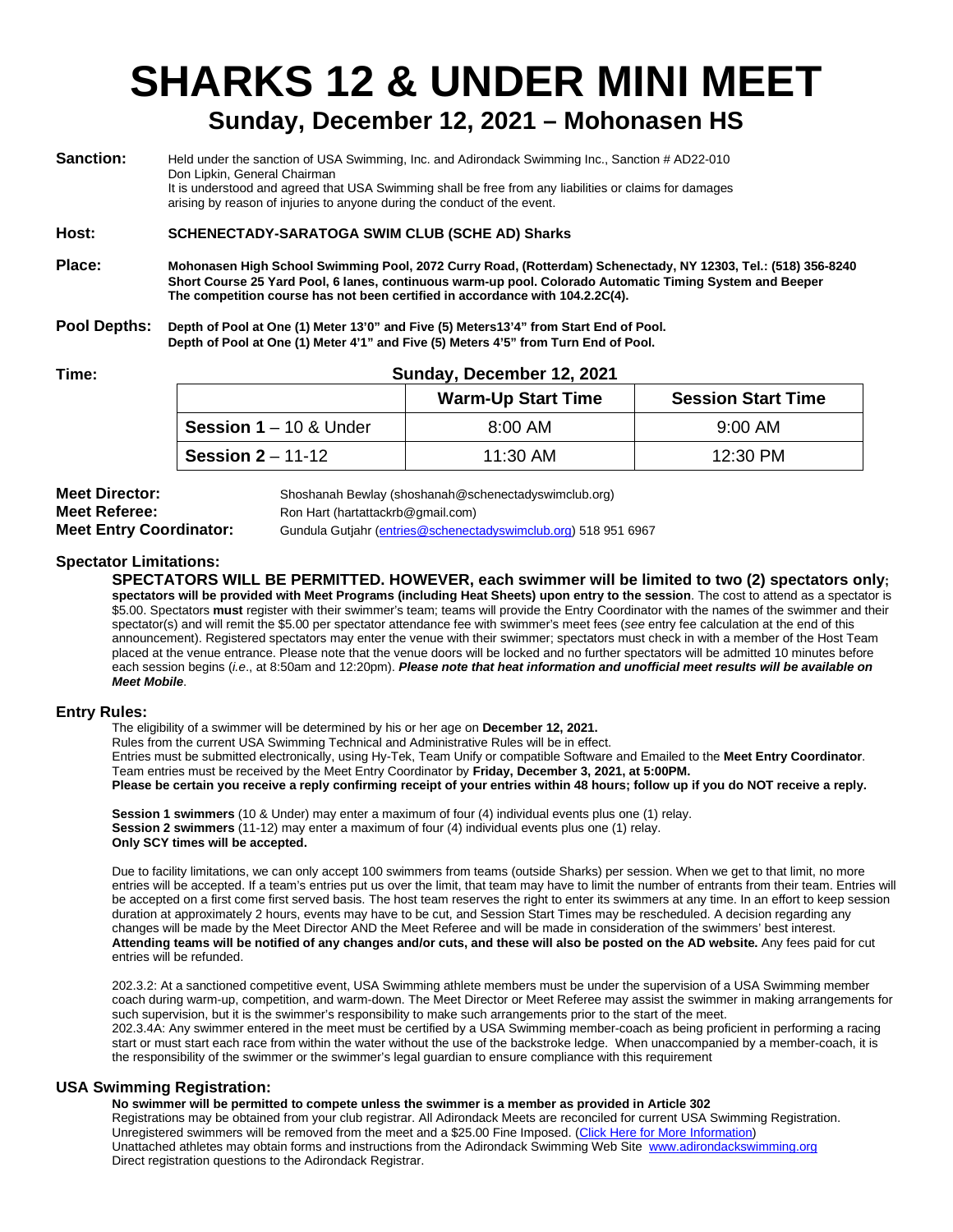#### **Swimming Events:**

The meet will be pre-seeded and all events will be timed finals. Starts will be Flyover Starts; please inform your swimmers prior to the meet. 8 & Under swimmers are to line up in the bullpen area **for 25-yard events only**. **5–10-minute breaks will be taken as necessary. Time Trial events may be added to any session at discretion of Meet Director and Meet Referee.**

#### **Relays:**

Maximum one Relay per athlete.

#### **Scratches:**

There is no penalty for scratching or no-shows.

#### **Warm-Ups:**

Because of the large number of injuries occurring across the country during warm-ups, USA Swimming allows no diving into the pool during the warm-up period except in the designated sprint lanes. We ask that you inform your swimmers of this rule and ask them to fully cooperate with the club officials and marshals in charge of the area.

#### **Deck Entries:**

Adirondack Swimming has agreed to allow Deck Entries at AD Meets under the following conditions;

1. Deck Entries are NOT Allowed during Championship Meets

2. Athlete must be USA-S Registered and show Proof of Registration (those already in meet have been confirmed as registered).

Acceptable forms of Proof of Registration are: USA-Swimming ID or USA-Swimming Club Portal Team Listing or Deck Pass.

**If athlete cannot prove USA-S Registration, Adirondack accepts Deck Registration***,* **to UN-AD (unattached) at an LSC fee of \$60.00 plus the current USA Swimming Registration fee. DECK REGISTRATIONS WILL NOT BE MADE WITH ANY TEAM ASSOCIATION, PLEASE DO NOT ASK.**

3. Coach makes the request for the entry.

4. All Deck Entries will be allowed at the discretion of a combined decision of the Meet Director and the Meet Referee.

5. Deck Entries are Subject to a \$1.00 Surcharge, Per Entry, which applies to All Entries, Individual or Relays.

#### **Meet Policy:**

**Use of Audio or Visual Recording Devices, including a Cell Phone, is not permitted behind the starting blocks, including any spectator area behind the starting blocks, in changing areas, rest rooms or locker rooms.**

**Changing into or out of swimsuits other than locker rooms or other designated areas is prohibited.** 

**Operation of a drone, or any other flying apparatus, is prohibited over the venue (pools, athlete/coach areas, spectator areas and open ceiling locker rooms) any time athletes, coaches, officials and/or spectators are present.**

**No one will be allowed on the deck except USA-S Registered Officials and USA-S Registered Coaches with Current Certifications, USA-S Registered Swimmers and Meet Marshalls and Timers on Shift.**

**All Officials and Coaches are Required to display USA Swimming Credentials (**USA Swimming Membership Card**) while on deck. If, at an AD Sanctioned Meet, an individual is found on deck, acting in any coaching capacity and is determined to be out of compliance with USA Swimming requirements for coaches, that individual will be removed from the deck and the represented club will be fined \$250.**

Any swimmer found in an unauthorized area will be asked to immediately leave the premises. No exceptions. Each team is responsible for supervising its members.

All applicable adults participating in or associated with this meet acknowledge that they are subject to the provisions of the USA Swimming Minor Athlete Abuse Prevention Policy ("MAAPP"), and that they understand that compliance with the MAAPP policy is a condition of participation in the conduct of this competition.

An inherent risk of exposure to COVID-19 exists in any public place where people are present. COVID-19 is an extremely contagious disease that can lead to severe illness and death. According to the Centers for Disease Control and Prevention, senior citizens and individuals with underlying medical conditions are especially vulnerable.

USA Swimming, Inc., cannot prevent you (or your child(ren)) from becoming exposed to, contracting, or spreading COVID-19 while participating in USA Swimming sanctioned events. It is not possible to prevent against the presence of the disease. Therefore, if you choose to participate in a USA Swimming sanctioned event, you may be exposing yourself to and/or increasing your risk of contracting or spreading COVID-19.

BY ATTENDING OR PARTICIPATING IN THIS COMPETITION, YOU VOLUNTARILY ASSUME ALL RISKS ASSOCIATED WITH EXPOSURE TO COVID-19 AND FOREVER RELEASE AND HOLD HARMLESS USA SWIMMING AND [THE LSC] AND EACH OF THEIR OFFICERS, DIRECTORS, AGENTS, EMPLOYEES OR OTHER REPRESENTATIVES FROM ANY LIABILITY OR CLAIMS INCLUDING FOR PERSONAL INJURIES, DEATH, DISEASE OR PROPERTY LOSSES, OR ANY OTHER LOSS, INCLUDING BUT NOT LIMITED TO CLAIMS OF NEGLIGENCE AND GIVE UP ANY CLAIMS YOU MAY HAVE TO SEEK DAMAGES, WHETHER KNOWN OR UNKNOWN, FORESEEN OR UNFORESEEN, IN CONNECTION THEREWITH.

#### **This statement (Covid-19) shall also be included in heat sheets.**

#### **Services:**

**Concessions will be available throughout the meet. Heat sheets will be available for free by due to the \$5 spectator fee. A swimming equipment vendor will be selling equipment during the meet. Smoking is NOT permitted in the building. Glass containers of any kind are strictly prohibited in the pool area. DO NOT pack any glass containers when going to any pool.**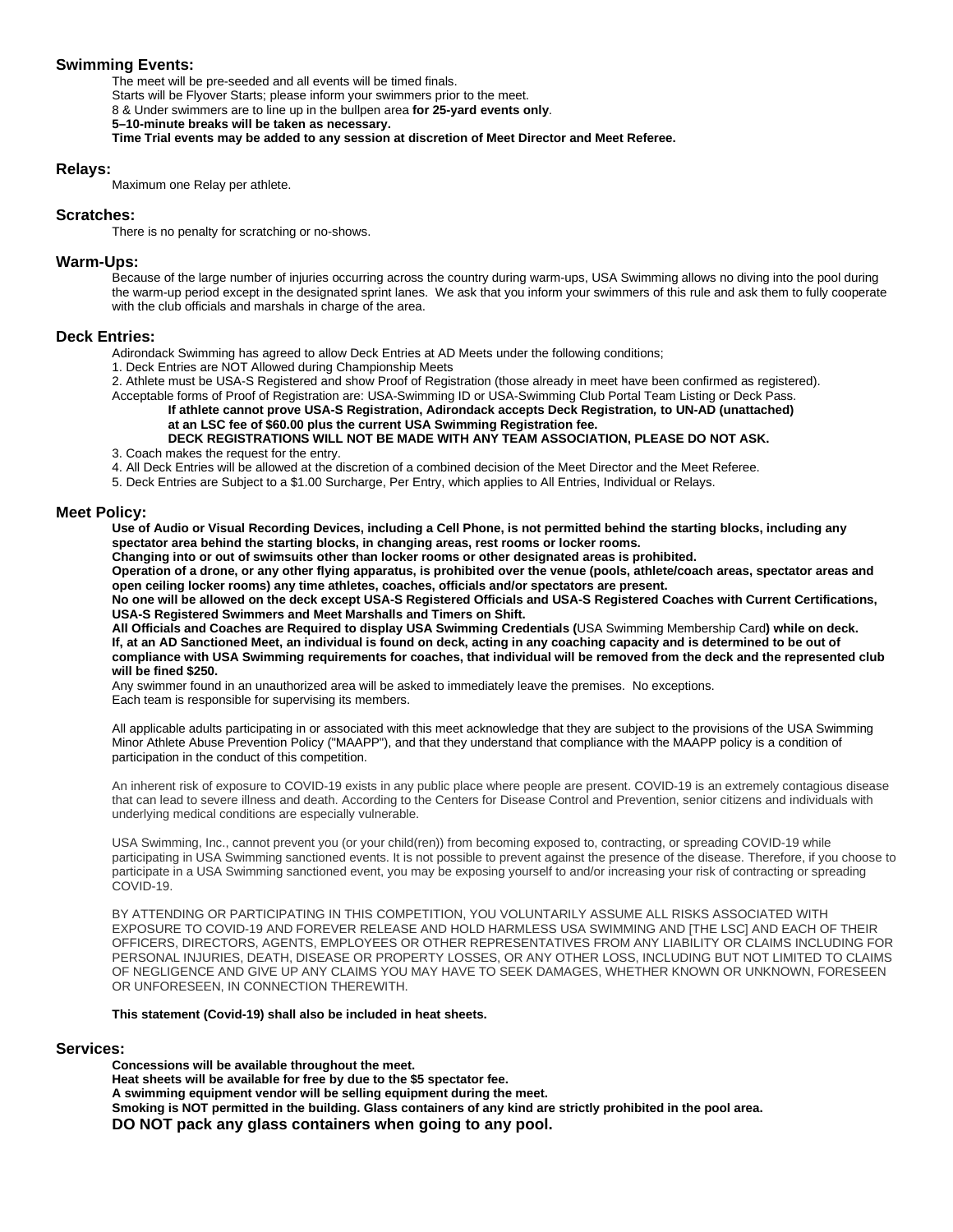#### **Disabled Athletes:**

Adirondack Swimming welcomes athletes with disabilities. Athletes with disabilities are required to contact the Meet Director at least 2 weeks in advance of the meet so that provisions can be made for any special accommodations.

#### **Entry Fees:**

An entry summary sheet is included to compute your team entry fees.

The entry fees are \$4.50 per individual event, which includes the \$.50 AD travel fund surcharge. **ALL MANUAL ENTRIES, INCLUDING DECK ENTRIES (NON-ELECTRONIC) ARE SUBJECT TO A SURCHARGE OF \$1.00 PER ENTRY, WHICH APPLIES TO INDIVIDUAL OR RELAY ENTRIES.**

Make your entry check payable **to SCHENECTADY-SARATOGA SWIM CLUB** and mail your check and entry summary to the **Meet Entry Coordinator**. *Entries will be entered to the meet upon receipt of your check.*

#### *\*\*\*\*PLEASE NOTE THAT SPECTATOR FEES AS DISCUSSED ABOVE MUST BE REMITTED WITH MEET FEES.\*\*\*\**

#### **Timers:**

Timers will be provided by the host team.

#### **Photographers:**

Only Professional Photographers or Videographers hired by the host team or Press Photographers, who have been approved in advance by the meet director, will be allowed on deck. A Photographer Registration form must be completed and submitted to the meet director for approval, prior to the meet. Forms are available on the Adirondack Swimming website as well as from the Meet Director. Click here for a direct link to the registration form.

Swimmer's families, taking photos of their children from the spectator area, are not subject to this policy.

*Parents and Professionals, please refer to the "Meet Policy" above for general restrictions pertaining to all photography at Sanctioned meets*.

#### **Awards:**

There will be no awards.

#### **Time Trials:**

Time Trial events may be added to any session at discretion of Meet Director and Meet Referee.

They do not count towards the four (4) events per session limit but must not exceed the 6 events per day limit for swimmers (Article 102.2.3).

#### **Officials:**

There will be an official's meeting conducted promptly 30 minutes before each session. Attendance is MANDATORY to work the meet. Please sign up in official's room before the start of officials meeting.

#### **If you have any questions, please contact the Meet Director or Meet Referee**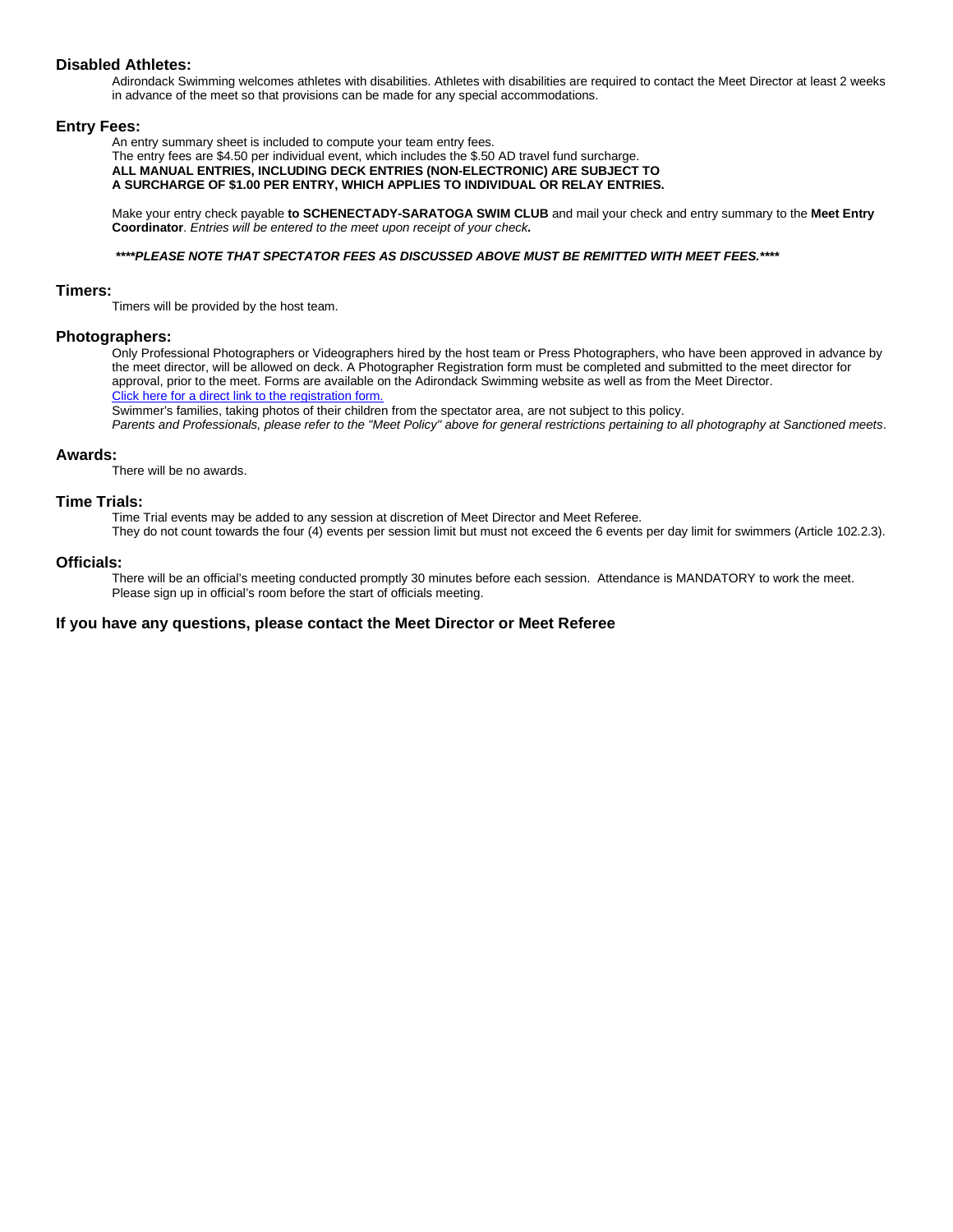# **SHARKS 12 & UNDER MINI MEET**

**December 12, 2021 – Mohonasen High School**

## **SESSION 1 – 10 & UNDER WARM-UPS 8:00 AM SESSION BEGINS 9:00 AM**

| <b>GIRLS</b>          | <b>AGE GROUP</b> | <b>EVENT</b>         | <b>BOYS</b>   |  |  |
|-----------------------|------------------|----------------------|---------------|--|--|
| <b>EVENTS</b>         |                  | <b>DESCRIPTION</b>   | <b>EVENTS</b> |  |  |
|                       |                  |                      |               |  |  |
| 1                     | 8 & Under        | 50 Freestyle         | 2             |  |  |
| 3                     | $9 - 10$         | 50 Freestyle         | 4             |  |  |
| 5                     | 8 & Under        | 25 Butterfly         | 6             |  |  |
| $\overline{7}$        | $9 - 10$         | 50 Butterfly         | 8             |  |  |
| <b>5 Minute Break</b> |                  |                      |               |  |  |
| 9                     | 8 & Under        | 25 Backstroke        | 10            |  |  |
| 11                    | $9 - 10$         | 50 Backstroke        | 12            |  |  |
| <b>5 Minute Break</b> |                  |                      |               |  |  |
| 13                    | 8 & Under        | 25 Breaststroke      | 14            |  |  |
| 15                    | $9 - 10$         | 50 Breaststroke      | 16            |  |  |
| <b>5 Minute Break</b> |                  |                      |               |  |  |
| 17                    | 8 & Under        | 25 Freestyle         | 18            |  |  |
| 19                    | $9 - 10$         | 100 IM               | 20            |  |  |
| 21                    | 8 & Under        | 100 IM               | 22            |  |  |
| 23                    | 10-Under         | Mixed 200 Free Relay | 23            |  |  |

**Session 1 swimmers (10 & Under) may swim a maximum of 4 individual events plus 1 relay in their session but no more than 6 events per day (this includes time trials).**

### **SESSION 2 – 11-12 WARM-UPS 11:30 PM SESSION BEGINS 12:30 PM**

| <b>GIRLS</b>           | <b>AGE GROUP</b> | <b>EVENT</b>           | <b>BOYS</b>   |  |  |
|------------------------|------------------|------------------------|---------------|--|--|
| <b>EVENTS</b>          |                  | <b>DESCRIPTION</b>     | <b>EVENTS</b> |  |  |
|                        |                  |                        |               |  |  |
| 24                     | $11 - 12$        | 100 Freestyle          | 25            |  |  |
| 26                     | $11 - 12$        | 50 Butterfly           | 27            |  |  |
| <b>10 Minute Break</b> |                  |                        |               |  |  |
| 28                     | $11 - 12$        | 50 Backstroke          | 29            |  |  |
| 30                     | $11 - 12$        | 50 Breaststroke        | 31            |  |  |
| <b>10 Minute Break</b> |                  |                        |               |  |  |
| 32                     | $11 - 12$        | 50 Freestyle           | 33            |  |  |
| 34                     | $11 - 12$        | 100 IM                 | 35            |  |  |
| <b>10 Minute Break</b> |                  |                        |               |  |  |
| 36                     | $11 - 12$        | Mixed 200 Medley Relay | 36            |  |  |

**Session 2 swimmers (11-12) may swim a maximum of 4 individual events plus 1 relay in their session but no more than 6 events per day (this includes time trials).**